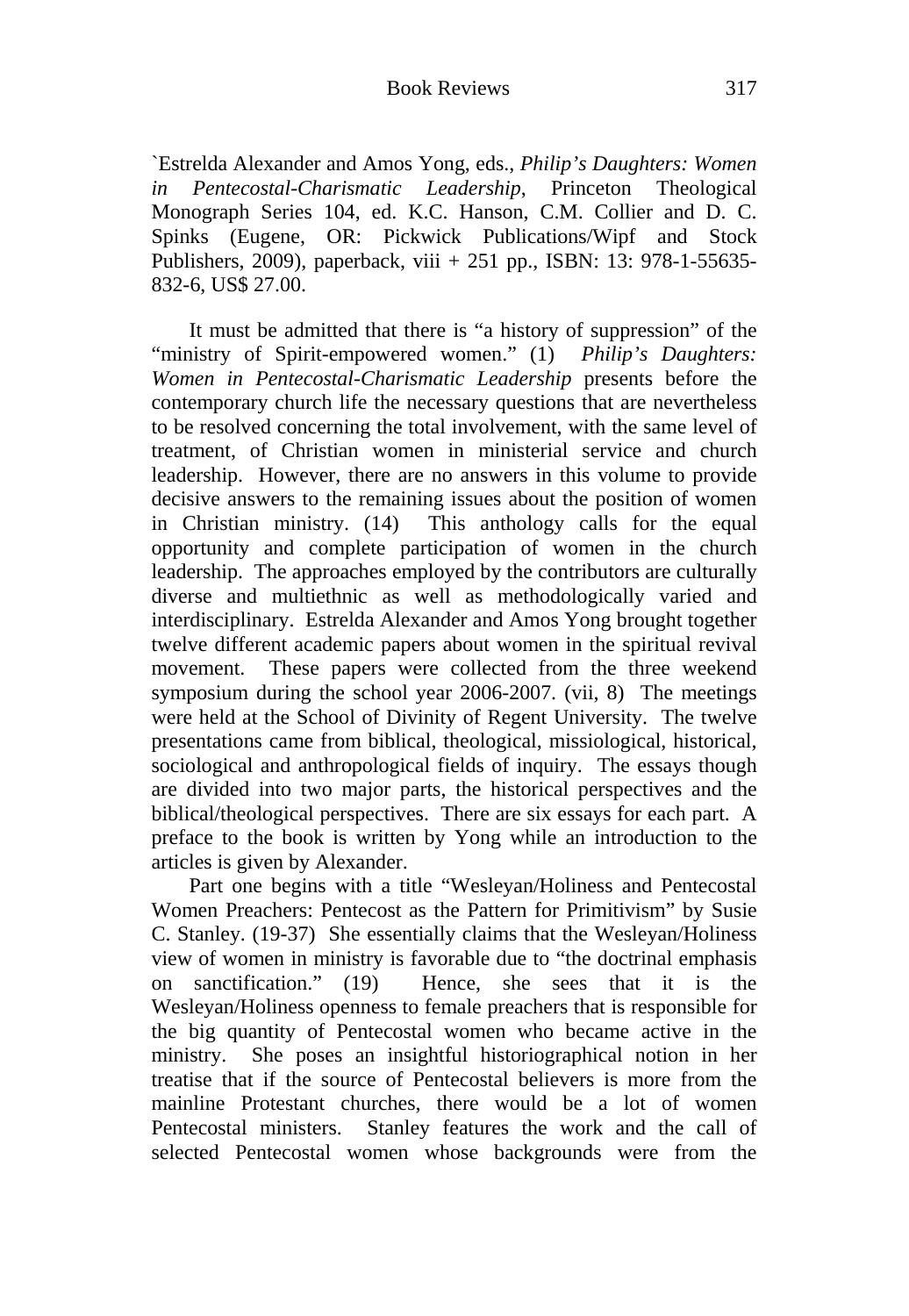Wesleyan/Holiness tradition. In other words, the author sees that, historically speaking, the Wesleyan/Holiness foundation of many of the Pentecostals provides a theological reason for the tolerance of the women preachers. (37)

The second article in the historical perspectives section is given by David G. Roebuck, "'Cause He's My Chief Employer': Hearing Women's Voices in a Classical Pentecostal Denomination," that explores the Bible as the basis for responding to the call of preaching the gospel. (38-60) It is an interesting piece. The thrust of this essay is the view that the commanding basis of women preachers is the Word of God. Biblical interpretation is shaped by both the societal values and spiritual sensitivities. The Church of God (Cleveland, Tennessee) denominational context provides the tension between the human culture and the Holy Spirit. Roebuck investigated printed materials supplied by lady ministers as well as oral conversations in his interview with them to have a better understanding of Spirit, Word and culture as used by these Pentecostal women. The writer concludes that the Church of God was "historically open to women preaching but not to women in leadership roles." (57) Moreover, he maintains that female preachers in this Classical Pentecostal denomination "now have more rights as ministers, [but] their exclusion from the ministerial rank of bishop continues to prevent those rights from being translated into leadership opportunities." (60)

Karen Kossie-Chernyshev brings forth the succeeding essay naming it "Looking Beyond the Pulpit: Social Ministries and African-American Pentecostal-Charismatic Women in Leadership." (61-73) Using the Church of God in Christ Pentecostal group, she provides an outline of African-American Pentecostal women's involvement with social ministry from its early history. (63-68) Furthermore, she highlights the black Charismatic ministries that more recently participated in civic engagement. (68-72) Kossie-Chernyshev observes that from early on the pulpit ministry and the leadership role in African-American Pentecostal denominations are highly contested. This is an important sociological factor for the female gender to express leadership in other ways. And so, although African-American Pentecostal women may not have the privilege to be ordained in the ministry, they still preoccupy themselves with social ministry. Their vision in social engagement should not be overlooked as an expression of their leadership roles and capabilities to serve in the ministry. This kind of service should be seen as spiritual leadership of black Pentecostal women at its finest.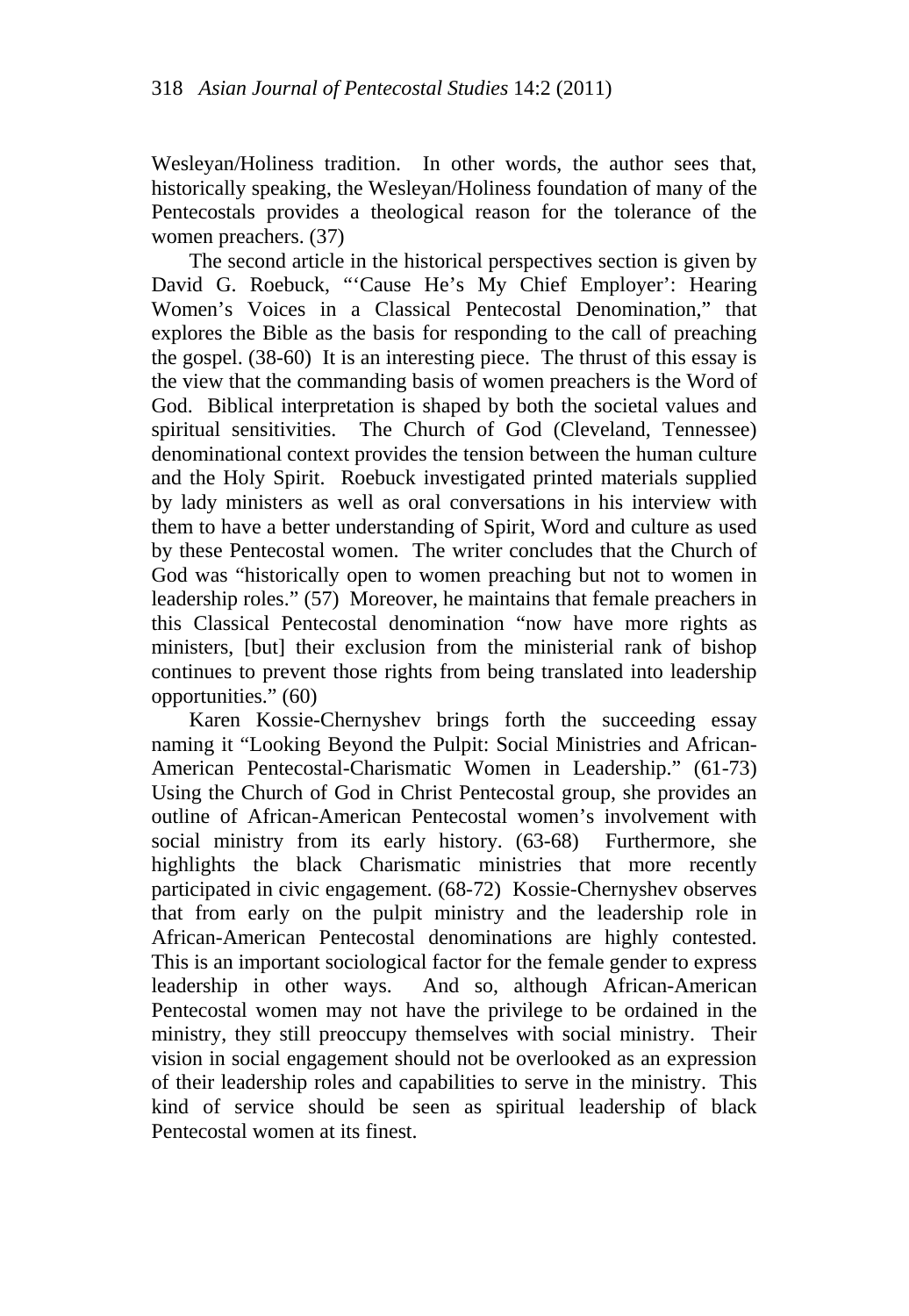A captivating discourse concerning "Sanctified Saints—Impure Prophetesses: A Cross-Cultural Reflection on Gender and Power in Two Afro-Christian Spirit-Privileging Churches" by Deidre Helen Crumbley, comes up as the fourth presentation. (74-94) Her discourse asks a bipartite query: "How might socio-cultural legacy, leadership, and institutional complexity inform the antithetical gender practices of the case study churches, and what strategies might this suggest for addressing women's leadership in other spirit-privileging churches?" (92) The anthropological approach of Crumbley utilizes ethnography to accomplish the research. The two case studies that she did are Aladura Yoruba's church in West Africa known as the Celestial Church of Christ (CCC) and an African American church in an inner city called the Church of Prayer Seventh Day (COPSD). Crumbley observes that on the one hand, CCC curtails the opportunity for the ladies to preach and serve in the altar areas during their menstruation. (81) On the other hand, the women in COPSD can be involved in the ceremonial and the political leadership as well as the doctrinal and the organizational matters. (see 81-92)

The next paper is by Gastón Espinosa, "'Third Class Soldiers': A History of Hispanic Pentecostal Clergywomen in the Assemblies of God," who surveys the resistance of the Latino Pentecostals to ordain ladies into the clergy. (95-111) He starts his essay quoting a letter written by Aimee García Cortese on July 11, 1958 pleading with J. Roswell Flower that she should be ordained by the Spanish Eastern District according to the constitution of the Assemblies of God. (95) Using this portion of the original, emotional letter of a female Latina preacher, who was later ordained in 1962, the author narrates how from an early period, the Assemblies of God was open for women in the ministry. (98-108) Nevertheless, the Latin districts of the Assemblies of God made it difficult for female pastors to be ordained. Furthermore, the prophetic and the priestly ministries in the Latin districts have become a source of conflict in the minister's home, especially if both the husband and the wife are in the ministry. (108) Thus, Espinosa concludes with a challenge to an attitudinal change: "If the leaders of the Latino Pentecostal denominations in the U.S. cannot find a way to accommodate women's voices in a more meaningful way in the near future, they may find themselves in conflict with the prophetic voices of their daughters—women not unlike Aimee Garcia Cortese." (111)

Last but not the least contribution in the historical perspectives part of the volume is the "Leadership Attitudes and the Ministry of Single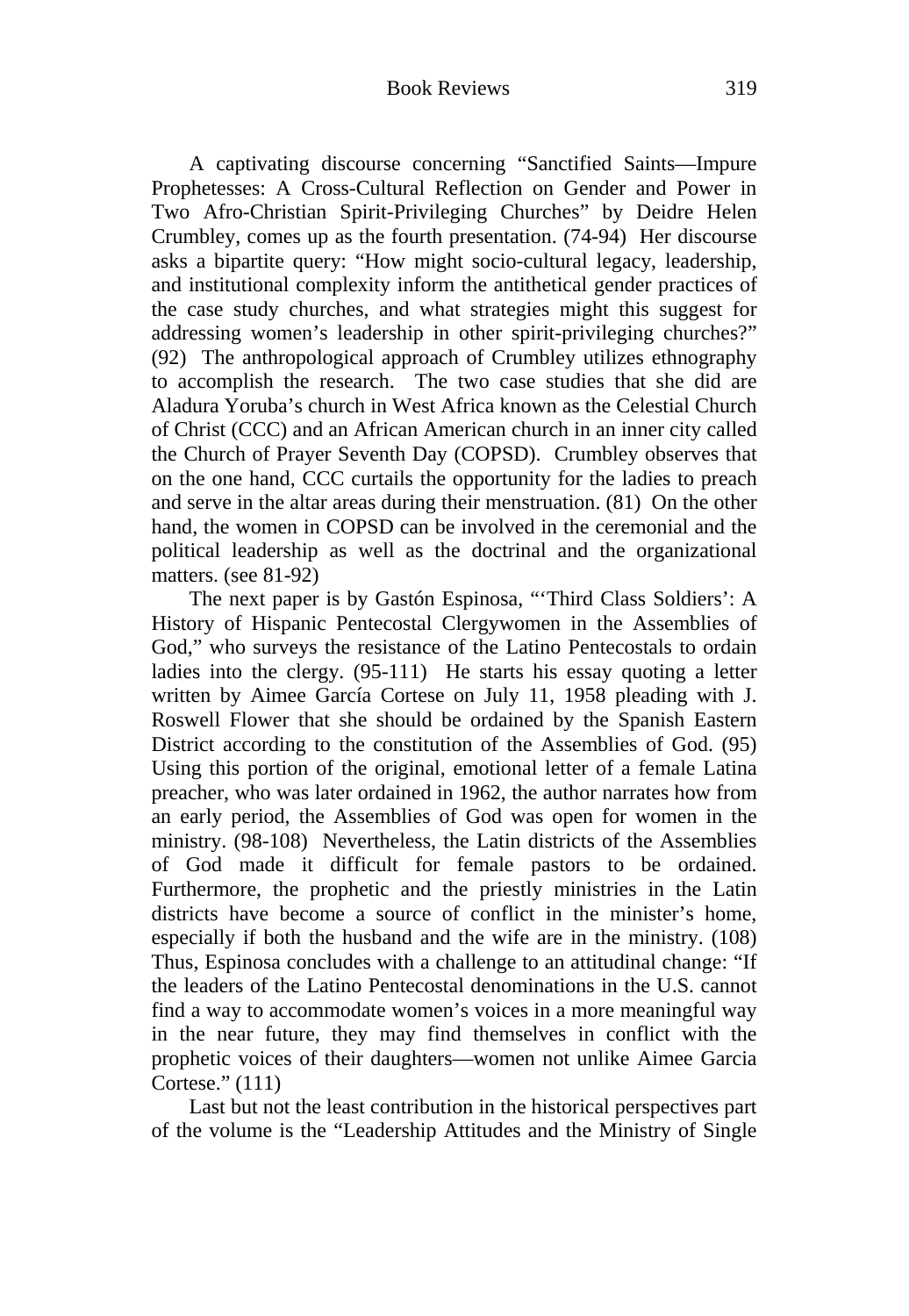Women in Assembly of God Missions" of Barbara L. Cavaness. (112- 130) She insinuates in this essay that: "Proactive efforts to open more leadership roles to women and correct inequalities and restrictive attitudes were recommended to the AG World Missions division." (129) The whole article of Cavaness demonstrates how the earliest of Pentecostal frontrunners inspired and enabled female ministers when the first experience of Spirit outpouring brought much enthusiasm but then later partiality against them became even an acknowledged attitude. She observes how Parham and Seymour were open to women preachers. (114-122) Nonetheless, as the excitement of the Pentecostal revival faded she points out that in the Assemblies of God World Missions, as a case in point, single female missionaries grew fewer in number due to "'limiting' historical events/documents," "mixed theological messages in publications," and "restrictive leadership attitudes." (123) For Cavaness the reason is more of leadership "values" than the formalization of missions. (123)

Part two, first of all, presents Janet Everts Powers' "Pentecostalism 101: Your Daughters Shall Prophesy" as the seventh treatise. (133-151) In her theologically argued presentation. the author maintains that the Pentecostal view of Spirit baptism was advanced by a lady minister, Phoebe Palmer, from the holiness movement. (133ff.) Pentecostalism appears to have overlooked the thrust of Palmer's teaching which is the empowering of women. When a person is baptized in the Holy Spirit, he or she, whether he is a son or she is a daughter, is straightway enabled to prophesy. (see 136-139) The first Pentecostals followed Palmer and authorized Spirit baptized females to be entirely authorized preachers. (139) Parham added to Palmer's Spirit baptism view that tongues is the initial evidence of the experience. And Seymour, through the Azusa Street experience, extended this teaching across the globe. (133-134) It is unfortunate though that E. N. Bell among the Pentecostals and J. R. Rice among the Fundamentalists resisted the ordination of women. (141-143) Subsequently, the Charismatic Movement's view of prophecy diminished female's prophetic ministry. (143-145) And presently, the likes of Wayne Grudem, who became a prominent intellectual in the Association of Vineyard Churches and independent charismatic groups, contests women's ordination. (145- 149) Hence, "Pentecostalism 101" challenges Pentecostals to go back to the theology of the "prophethood of all believers." (149-151)

The following article is entitled "'You've Got a Right to the Tree of Life': The Biblical Foundations of an Empowered Attitude among Black Women in the Sanctified Church" by Cheryl Townsend Gilkes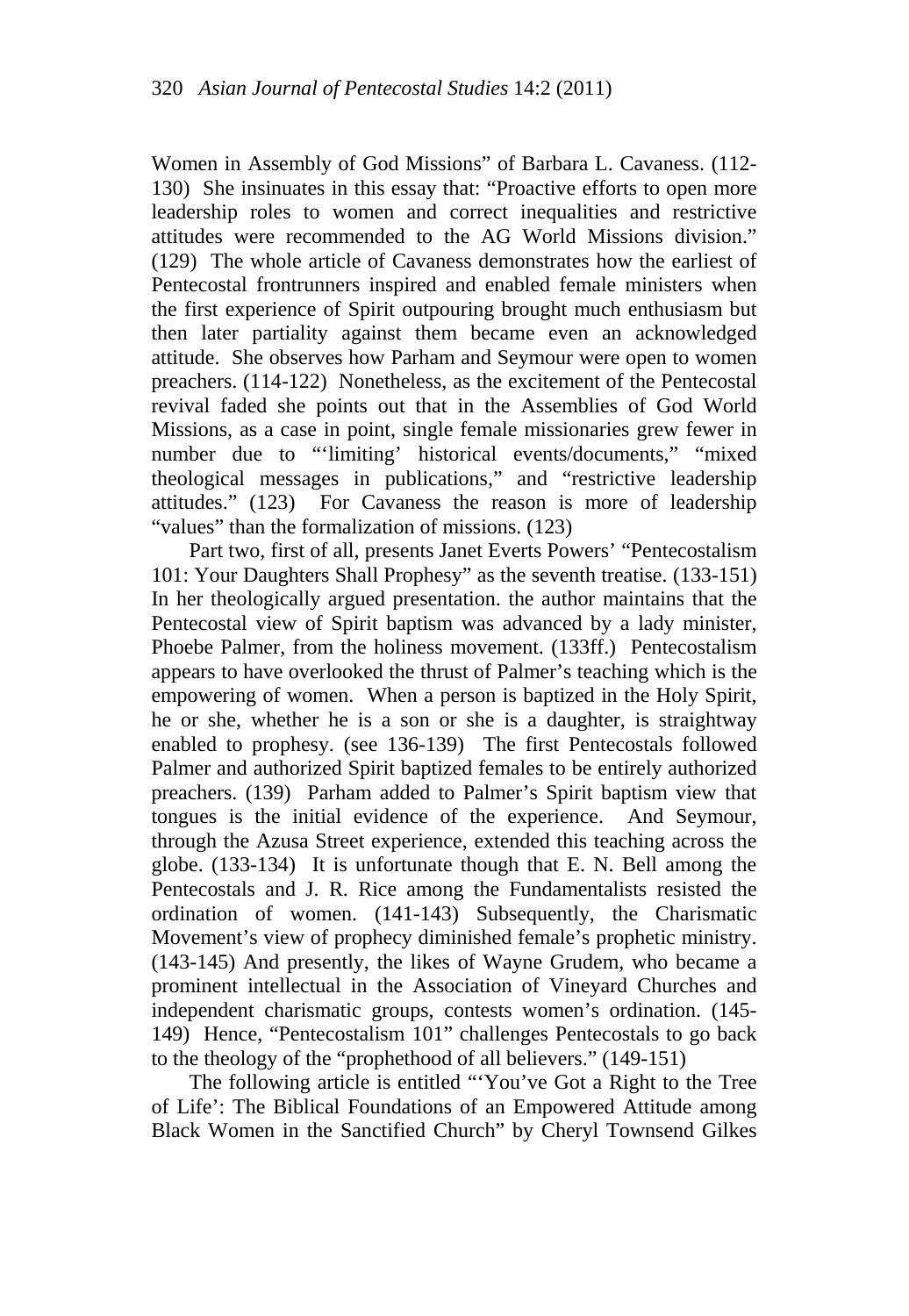which provides a sociological study of the role of the Bible in African American religious experience. (152-169) The writer points out that the contribution of the black churches to Pentecostalism is "the centrality of the Bible" (154) and "the Bible became a speakerly text a Talking Book." (155) The theme of Exodus in their spirituals as well as women in Scriptures in their tunes show their roots in biblical religion. The African Americans brought three gifts to America: "the gift of labor, the gift of song, and the gift of Spirit." (157) Black women participated well in the Azusa Street outpouring of the Spirit. Black roots of Pentecostalism cannot be adequately understood apart from the motif of African slavery in America. (passim) The females in the African American congregations get inspiration from the women of the Bible in challenging men-dominated Christianity.

The ninth essay by Cheryl Bridges Johns is provocatively designated as "Spirited Vestments: Or, Why the Anointing Is Not Enough" where she theologically assessed the hierarchy of the persons in the Trinity that became a theological basis for the subordination of women in the work of the Lord. (170-184) For the author, although the Pentecostals may not openly subdue females because of Joel's prophecy of men and women receiving the Spirit, the theology starts and ends in the prophetic role of women. The ecclesiastical practice is that "priestly functions of pastoral and denominational leadership are likely reserved for men." (170-171) And so there is a tension between the prophetic and the priestly role of men and women in the church. Female Spirit baptized ministers should be in prophetic roles but the males should be in charge of the priestly headship. The essay gives a theological model for a fresh relational understanding of human relationships based on the Trinity. It reviews the idea of God's image in male and female. (174ff., 179-183, 184 )

Pamela Holmes subsequently authors "The Spirit, Nature and Canadian Pentecostal Women: A Conversation with Critical Theory." (185-202) Here she looks at the decreasing participation of the ladies in the Canadian Pentecostal setting even though they were important participants from the very beginning of the movement. She employs the perceptions advanced by the Critical Theory of Max Horkheimer and Theodore Adorno to the problems encountered by women in Canadian Pentecostalism. (187-193) The author also surveys the theological reflections of Canadian Pentecostal women in the ministry. (193-198) Holmes argues that Pentecostalism carries the character and the language of crucial concepts and spiritual exercises that bring liberating capability for the female in the ministry. (200-202) The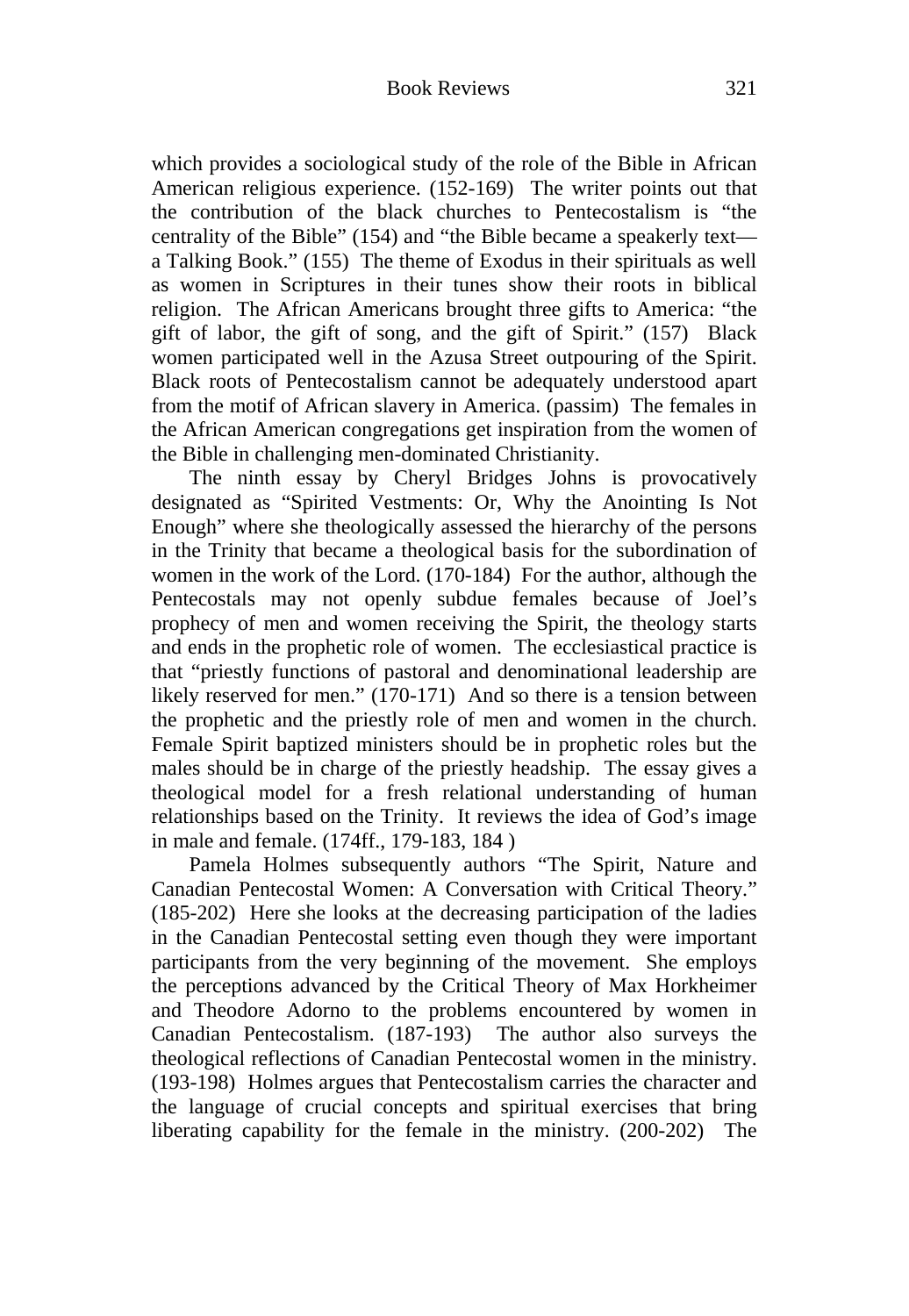livable actuality and the viable structure of Pentecostal experience could bring the necessary counter-revolution for women ministers to be fully integrated in a revolutionized Pentecostal movement.

"Changing Images: Women in Asian Pentecostalism" is the eleventh paper in the collection written by Julie C. Ma. (203-214) Her article traces the images of the female gender in the biblical setting where their affirmation is developed (204-206) and the contemporary world where openness to acknowledge the competence of women to take leadership positions is emerging. (206-210) Hence, this improvement of women leading in present society shows the maturing public consciousness of women who can be leaders where such positions have not been traditionally esteemed or even allowed, like in Korea. Ma has a challenge for the Asian Pentecostal churches in particular, and the Christian world in general, to observe the transformation of the societal view on women in leadership and come up with avenues to modify their mindset and custom about women in ministry. (see 210-214)

Frederick L. Ware completes the volume with "Spiritual" Egalitarianism, Ecclesial Pragmatism, and the Status of Women in Ordained Ministry" wherein he depicts that Pentecostal ideals were left to conform to the conventional norms. (215-233) Ware sees a clash between "spiritual egalitarianism" which is a Pentecostal theological belief with "ecclesial pragmatism" which is a typical cultural adaptation. (215-217) The conflict's victim is her. Seymour tolerated female involvement in Azusa Street but he "later retracted his initial openness to women in ministry and church leadership." (218) Ware explores a black Pentecostal body known as the Church of God in Christ (COGIC). (see 217-229) He traces the inequality of opportunities for women, the ordination policy and the real praxis of the denomination, as well as the biblical understanding of the female and the hierarchical attitude of the leadership in COGIC. He argues that the early Pentecostal "theological tradition" would nullify any opposition for women's ordination. (229-231) He also argues that Pentecostal core values should shape the current ethical standard, which entails a total ministerial credit for women. (232)

Alexander and Yong gather together significant articles that critically seek to illumine the current understanding of women's encounters of and influence in the Pentecostal-Charismatic churches. These essays are welcome contributions to the debate about the female in the ministry. The gathering and ordering of the essays according to their themes and contributions are also to be commended. It is a well